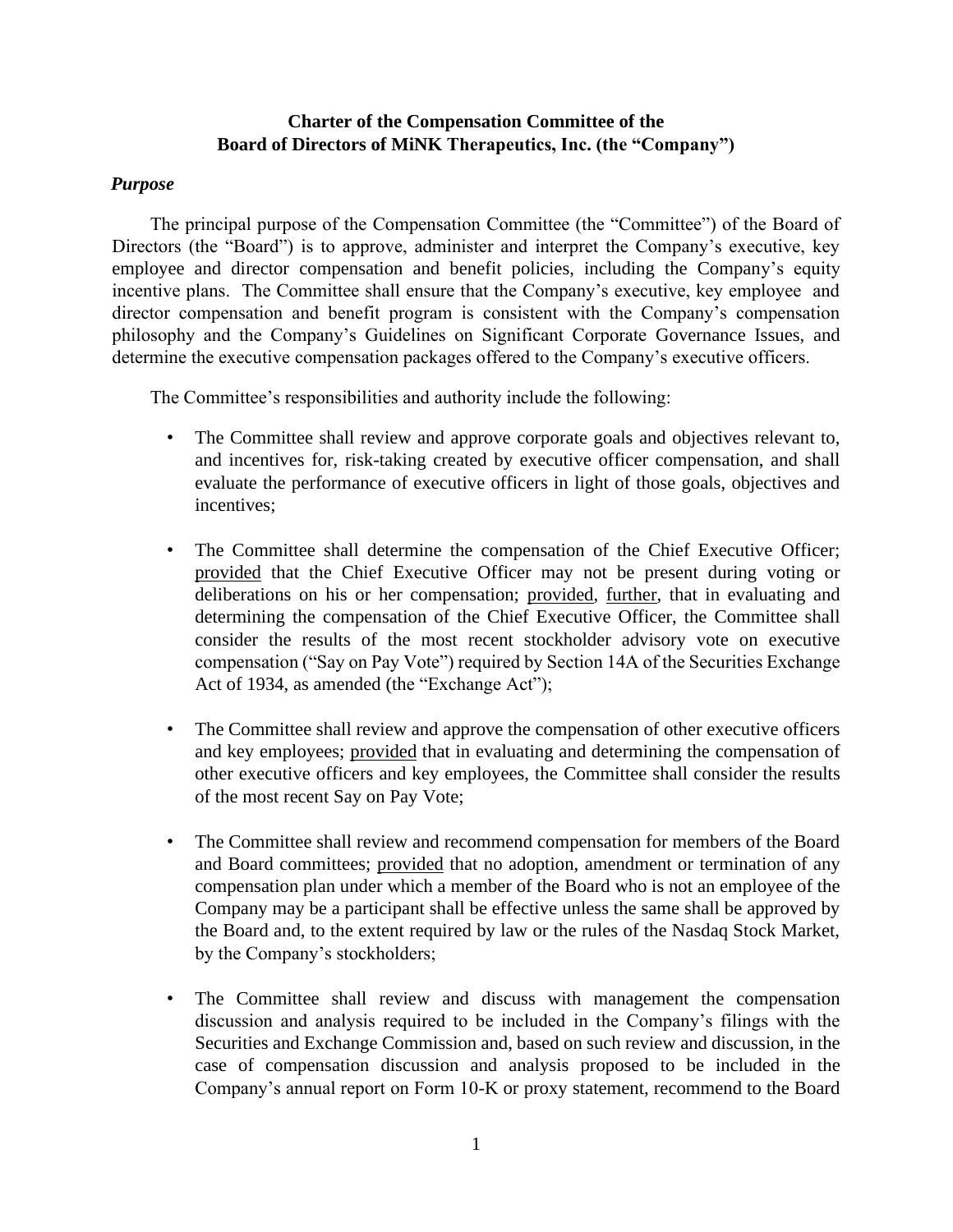whether the compensation discussion and analysis should be included in such annual report or proxy statement;

- The Committee shall review and consider the outcome of stockholder advisory votes on the compensation of the Company's named executive officers when considering future executive compensation arrangements;
- The Committee shall make recommendations to the Board regarding the adoption of new incentive compensation plans and equity-based plans, and shall administer the Company's existing incentive compensation plans and equity-based plans, including reviewing and approving stock option grants and reviewing and approving incentive compensation arrangements relative to risk-taking. To the extent permitted by applicable law and the provisions of a given equity‐based plan, and consistent with the requirements of applicable law and such equity‐based plan, the Committee may delegate to one or more executive officers of the Company the power to grant options or other stock awards pursuant to such equity‐based plan to employees of the Company or any subsidiary of the Company who are not directors or executive officers of the Company;
- The Committee shall have authority to adopt, amend or terminate compensation plans applicable to any class of employees of the Company and/or any subsidiary of the Company;
- The Committee shall consider and take actions with respect to the adoption, amendment, administration and termination of compensation, welfare, benefit, pension and other plans related to compensation of employees of the Company, in each case taking into account appropriate industry benchmarks and, as appropriate, the compensation policies pursued by companies similarly situated to the Company;
- The Committee shall establish and review the Company's policies concerning perquisites provided to the Company's executive officers, including benefits provided upon retirement or other termination of employment;
- The Committee shall review and recommend to the Board the frequency with which the Company will conduct Say on Pay Votes, taking into account, among other things, the results of the most recent stockholder advisory vote on frequency of Say on Pay Votes required by Section 14A of the Exchange Act;
- The Committee may, in its sole discretion, retain or obtain the advice of any compensation consultants, legal counsel or other advisers;
- The Committee shall be directly responsible for the appointment, compensation and oversight of the work of any compensation consultant, legal counsel and other adviser retained by the Committee;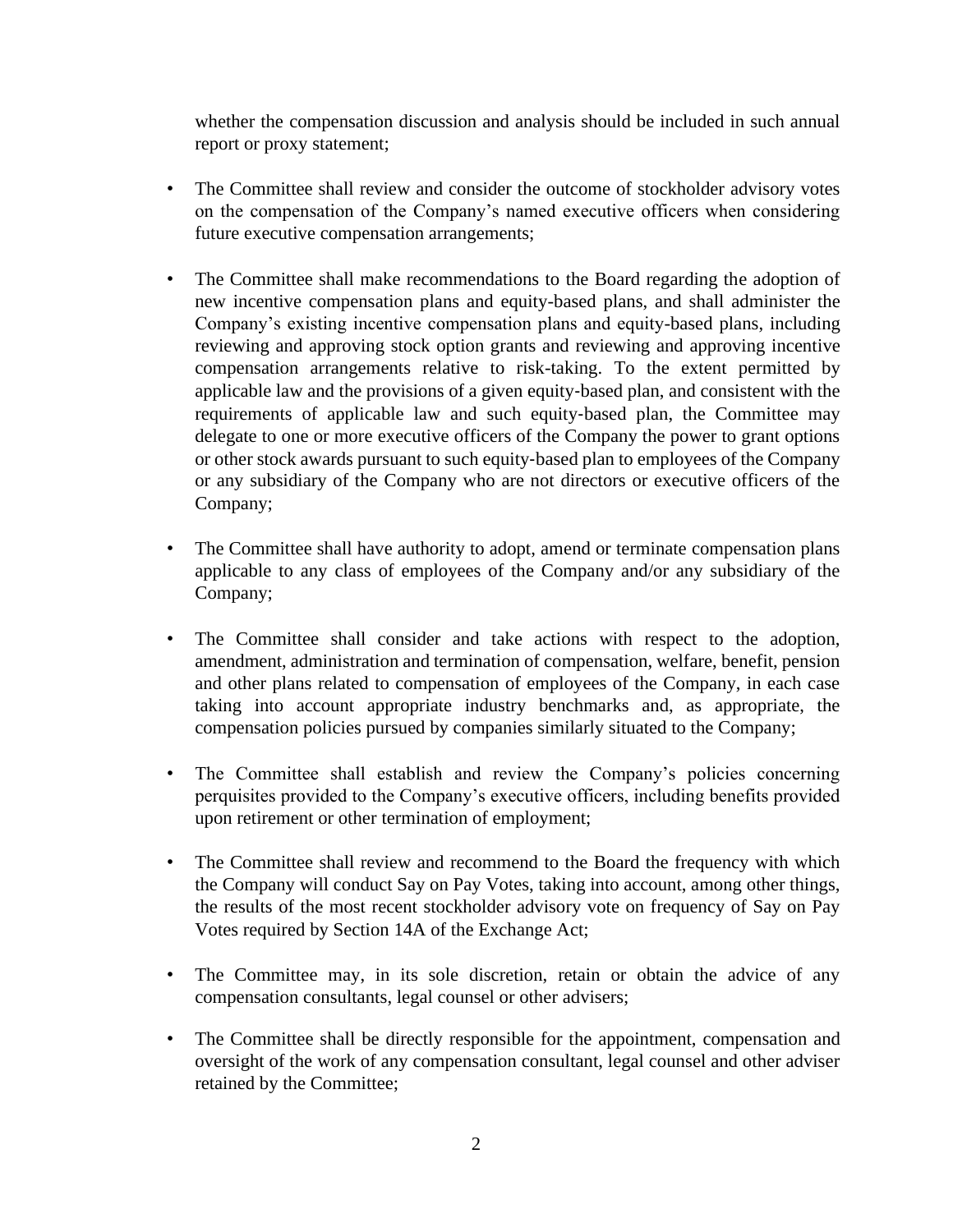- The Company must provide for appropriate funding, as determined by the Committee, for payment of reasonable compensation to a compensation consultant, legal counsel or any other adviser retained by the Committee;
- The Committee may select, or receive advice from, a compensation consultant, legal counsel or other adviser to the Committee, other than in-house legal counsel, only after taking into consideration the following factors:
	- o the provision of other services to the Company by the person that employs the compensation consultant, legal counsel or other adviser;
	- o the amount of fees received from the Company by the person that employs the compensation consultant, legal counsel or other adviser, as a percentage of the total revenue of the person that employs the compensation consultant, legal counsel or other adviser;
	- o the policies and procedures of the person that employs the compensation consultant, legal counsel or other adviser that are designed to prevent conflicts of interest;
	- o any business or personal relationship of the compensation consultant, legal counsel or other adviser with a member of the Committee;
	- o any stock of the Company owned by the compensation consultant, legal counsel or other adviser; and
	- o any business or personal relationship of the compensation consultant, legal counsel, other adviser or the person employing the adviser with an executive officer of the Company.
- The Committee shall, not less than annually, review and assess the adequacy of this charter and submit any changes to the Board for approval;
- The Committee shall, not less than annually, perform an evaluation of the performance of the Committee and report to the Board on the results of such evaluation; and
- The Committee shall review such other matters as the Board or the Committee shall deem appropriate.